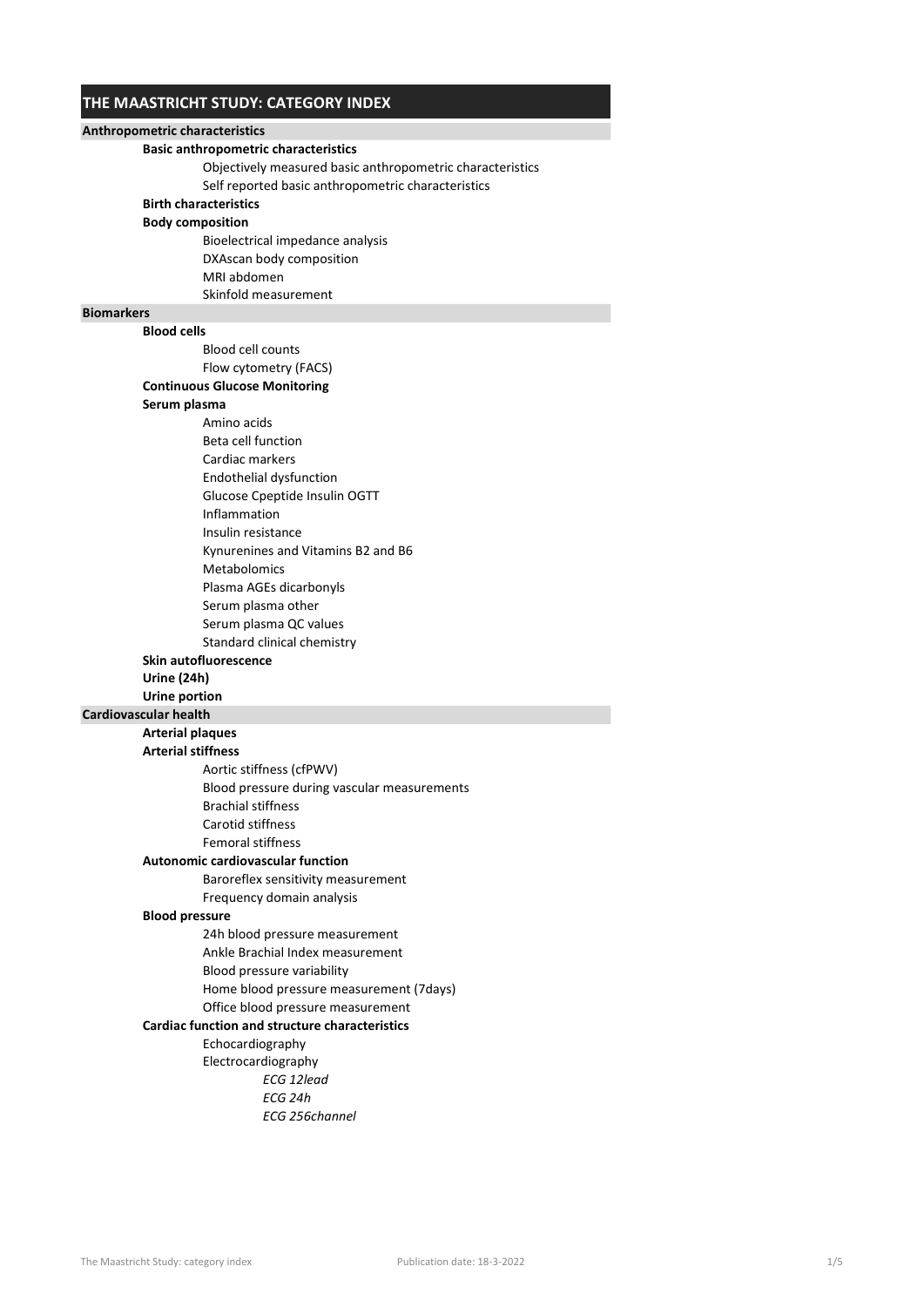|                         | Cardiorespiratory fitness (bicycle test)               |
|-------------------------|--------------------------------------------------------|
|                         | Microcirculation                                       |
|                         | Capillary microscopy                                   |
|                         | Heat induced hyperemia test                            |
|                         | Presence of microvascular disease                      |
|                         | Retinal microcirculation measurement                   |
|                         | Self reported cardiovascular health                    |
|                         | Cardiovascular disease history                         |
|                         | Family history of CVD                                  |
|                         | <b>Rose Questionnaire</b>                              |
|                         | Demographic characteristics                            |
|                         | <b>Basic demographic characteristics</b>               |
|                         | <b>Education</b>                                       |
|                         | Employment                                             |
|                         | <b>Employment status</b><br>Job stress                 |
|                         |                                                        |
|                         | Working conditions<br><b>Housing conditions</b>        |
|                         | Income and poverty                                     |
|                         | <b>Neighbourhood characteristics</b>                   |
|                         | Neighbourhood conditions                               |
|                         | Neighbourhood solidarity                               |
|                         | Walkability (NEWSa)                                    |
| Ear health              |                                                        |
|                         | <b>Objectively measured hearing status (HearCheck)</b> |
|                         | Self reported hearing status                           |
|                         | General data on hearing                                |
|                         | <b>HHDI</b>                                            |
|                         | <b>HHIES</b>                                           |
|                         | <b>IOIHA</b>                                           |
|                         | <b>MiniTQ</b>                                          |
|                         |                                                        |
| Eye health              |                                                        |
|                         | Eye pressure                                           |
|                         | <b>Retinal microcirculation measurement</b>            |
|                         | Self reported eye disease                              |
| <b>Vision</b>           |                                                        |
| <b>Health behaviour</b> |                                                        |
|                         | <b>Alcohol consumption</b>                             |
| Diet                    |                                                        |
|                         | Diet pattern scores                                    |
|                         | Dutch Healthy Eating Index (DHD15)                     |
|                         | Other_diet_patterns                                    |
|                         | Food Frequency Questionnaire                           |
|                         | Food intake (FIT)                                      |
|                         | Artificial sweeteners<br><b>Beverages</b>              |
|                         | Bread                                                  |
|                         | Cereal products                                        |
|                         | Cheese<br>Clinical formulas                            |
|                         | Eggs                                                   |
|                         | Fats Oils Savoury sauces                               |
|                         | Fish                                                   |
|                         | Fruits<br><b>Herbs Spices</b>                          |
|                         | Legumes                                                |
|                         | Meat products Poultry                                  |
|                         | Milk products                                          |
|                         | Miscellaneous foods<br>Mixed dishes                    |
|                         | Nuts Seeds Snacks                                      |
|                         | Pastry Biscuits                                        |
|                         | Potatoes                                               |
|                         | Savoury bread spreads<br>Soups                         |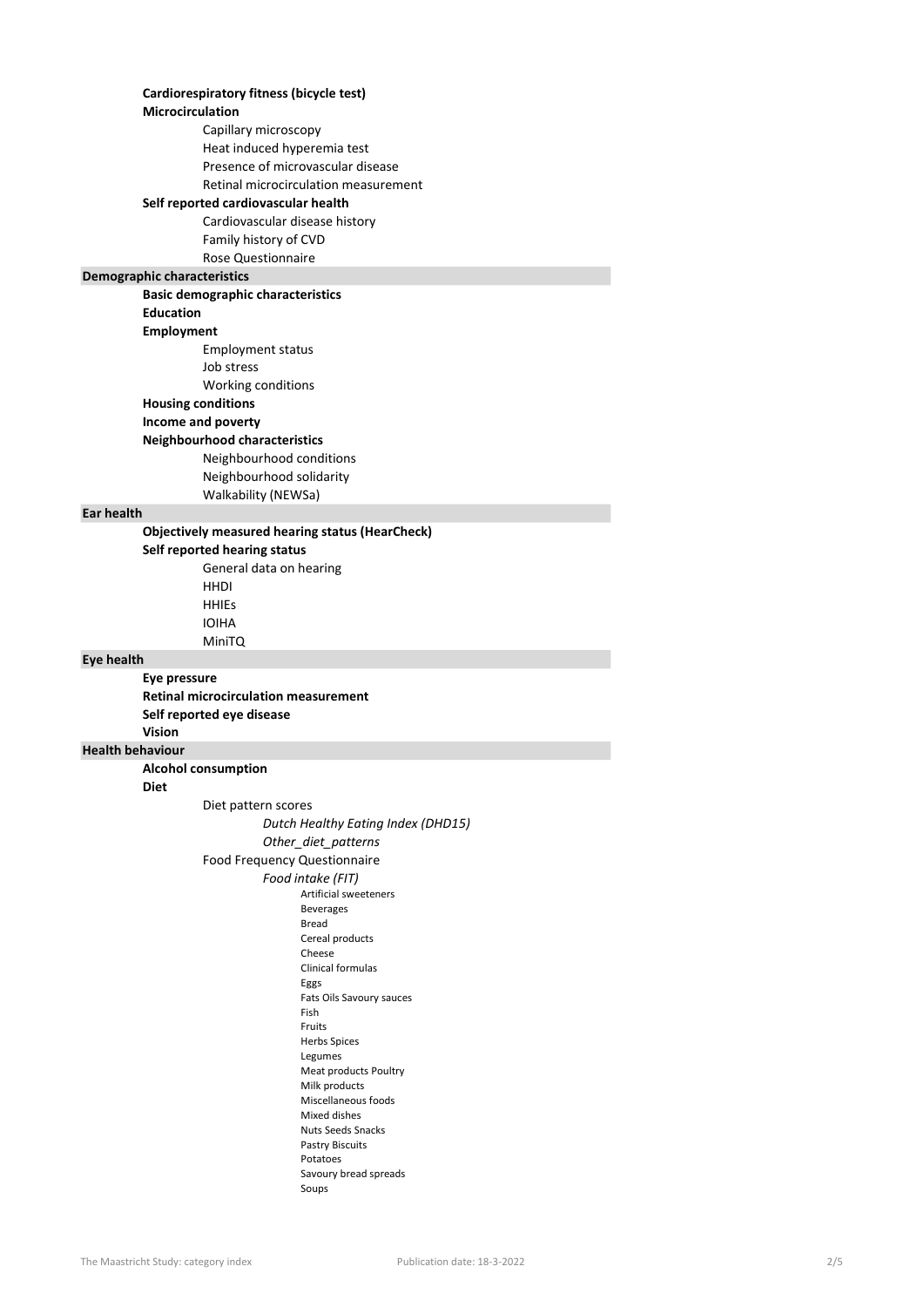|                                   |                          | Soy Vegetarian products                                                 |
|-----------------------------------|--------------------------|-------------------------------------------------------------------------|
|                                   |                          | <b>Sugar Sweets Sweet sauces</b>                                        |
|                                   |                          | Vegetables                                                              |
|                                   |                          | Nutrient intake (NIT)                                                   |
|                                   |                          | Dietary AGEs Dicarbonyls<br><b>Macronutrients Alcohol</b>               |
|                                   |                          | Macronutrients Carbohydrates                                            |
|                                   |                          | <b>Macronutrients Energy</b>                                            |
|                                   |                          | <b>Macronutrients Fats</b>                                              |
|                                   |                          | <b>Macronutrients Proteins</b>                                          |
|                                   |                          | <b>Micronutrients Minerals</b>                                          |
|                                   |                          | <b>Micronutrients Vitamins</b><br>Non nutrients Artificial sweeteners   |
|                                   |                          | Water                                                                   |
|                                   | <b>Physical activity</b> |                                                                         |
|                                   |                          | Accelerometry (ActivPAL)                                                |
|                                   |                          | Activity during daytime                                                 |
|                                   |                          | Daytime activity avg day                                                |
|                                   |                          | Daytime activity avg weekday                                            |
|                                   |                          | Daytime activity avg weekendday                                         |
|                                   |                          | Daytime activity per day                                                |
|                                   |                          | Activity during nighttime                                               |
|                                   |                          | Nighttime activity avg night                                            |
|                                   |                          | Nighttime activity avg weekendnight<br>Nighttime activity avg weeknight |
|                                   |                          | Nighttime activity per night                                            |
|                                   |                          | Activity per hour                                                       |
|                                   |                          | Hourly activity avg day                                                 |
|                                   |                          | Hourly activity avg weekday                                             |
|                                   |                          | Hourly activity avg weekendday                                          |
|                                   |                          | Hourly activity for 7 days                                              |
|                                   |                          | Physical activity questionnaire                                         |
|                                   |                          | Sedentary behaviour questionnaire                                       |
|                                   |                          | <b>Pursuit of healthier lifestyle</b>                                   |
|                                   | Sleep                    |                                                                         |
|                                   |                          | <b>Epworth Sleepiness Scale</b>                                         |
|                                   |                          | Sleep questionnaire                                                     |
|                                   | <b>Smoking</b>           |                                                                         |
|                                   |                          | Basic smoking questionnaire                                             |
|                                   |                          | Nicotine dependence (FTND)                                              |
|                                   |                          | Smoking cessation                                                       |
| <b>Health economic evaluation</b> |                          |                                                                         |
|                                   | Care use and costs       |                                                                         |
|                                   | <b>Quality of life</b>   |                                                                         |
|                                   |                          | EQ5D                                                                    |
|                                   |                          | <b>SF36</b>                                                             |
|                                   |                          | <b>Maastricht Study characteristics</b>                                 |
| <b>Medication</b>                 |                          |                                                                         |
|                                   |                          | <b>Medication interview</b>                                             |
|                                   | Pharmacy data            |                                                                         |
| <b>Metabolic health</b>           |                          |                                                                         |
|                                   | <b>Diabetes</b>          |                                                                         |
|                                   |                          | Diabetes status                                                         |
|                                   |                          | Diabetic complications                                                  |
|                                   |                          | Foot wound and amputation                                               |
|                                   |                          | Presence of microvascular disease                                       |
|                                   |                          | Family history of diabetes                                              |
|                                   |                          | Hypoglycemia                                                            |
|                                   |                          |                                                                         |
|                                   |                          | Markers glucose metabolism                                              |
|                                   |                          | Problem Areas In Diabetes questionnaire                                 |

## Metabolic syndrome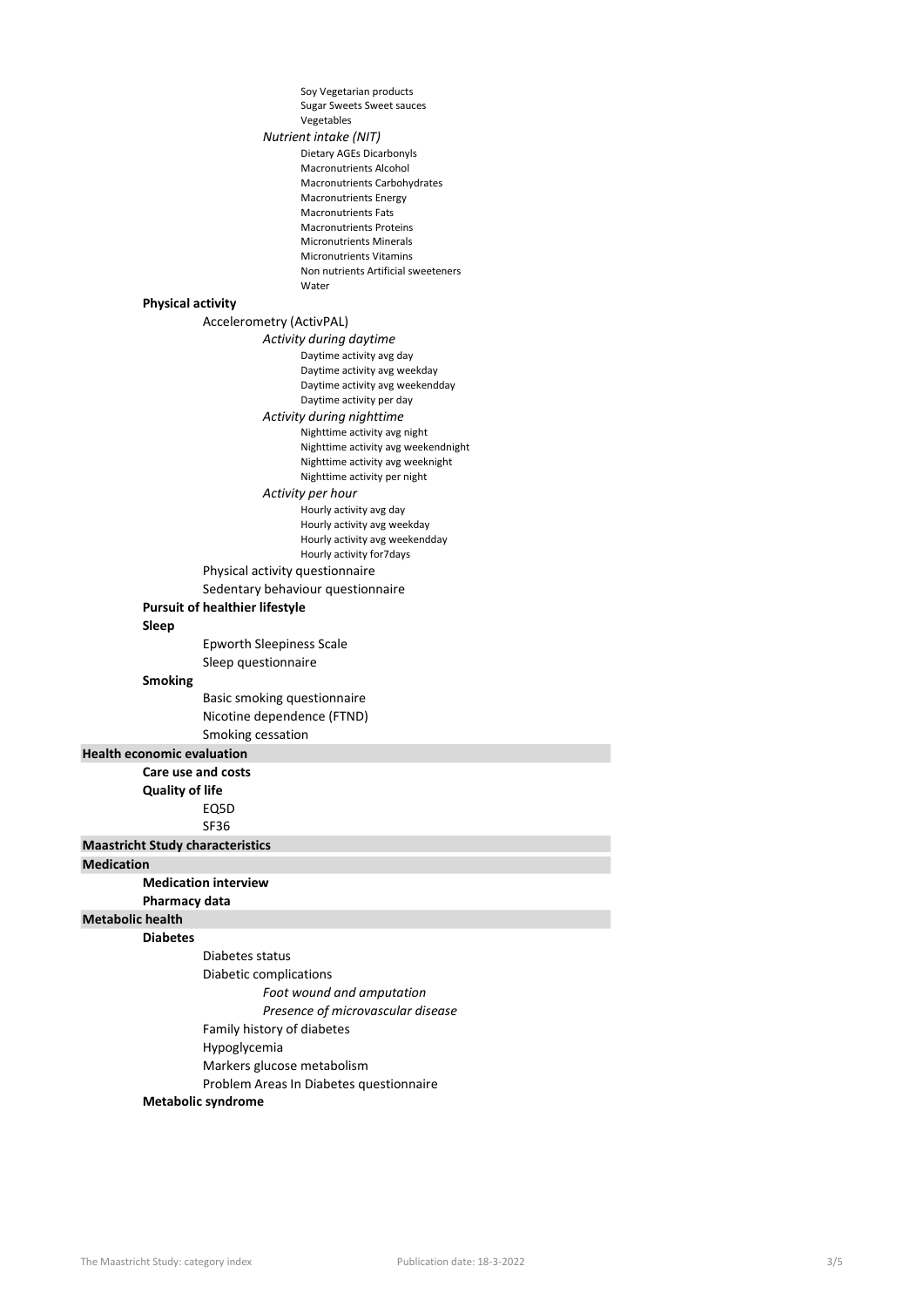## Musculoskeletal health

| <b>Bone composition</b>    |                                          |
|----------------------------|------------------------------------------|
|                            | DXAscan bone mineral density             |
|                            | DXAscan vertebral fracture assessment    |
|                            | HR pQCT                                  |
|                            | <b>Bone fractures (hospital record)</b>  |
|                            | Joint examination findings               |
|                            | Knee Xray                                |
|                            | Rheumatological examination              |
| <b>Physical function</b>   |                                          |
|                            | Cardiorespiratory fitness (bicycle test) |
|                            | Muscle strenght                          |
|                            | Handgrip strength                        |
|                            | Isometric muscle strength                |
|                            | Performance based physical function      |
|                            | 6 minute walk test                       |
|                            | Timed chair stand test                   |
|                            | Self reported physical function          |
|                            | <b>Activity restriction (GARS4)</b>      |
|                            | Mobility                                 |
|                            | SF36                                     |
|                            | Self reported musculoskeletal health     |
|                            | Bone fractures and falls                 |
|                            | Chronic musculoskeletal disease and pain |
|                            | Gout                                     |
| <b>Neurological health</b> |                                          |
|                            | <b>Autonomic cardiovascular function</b> |
|                            | <b>Brain structure characteristics</b>   |
|                            | FreeSurfer_output                        |
|                            | Cortical area                            |
|                            | Cortical_thickness                       |
|                            | Hippocampal_subfields                    |
|                            | Subcortical_volumes                      |
|                            | Quality_control_FreeSurfer               |
|                            | <b>MRI</b> brain                         |
|                            | MRI connectivity                         |
|                            | <b>Cognitive performance</b>             |
|                            | <b>Concept Shifting Test</b>             |
|                            | Forgetfulness                            |
|                            | General cognition (summary measures)     |
|                            | Groninger Intelligentie Test             |
|                            | Letter Digit Substitution Test           |
|                            | <b>MMSE</b>                              |
|                            | Stroop Colour Word Test                  |
|                            | Word Fluency Test                        |
|                            | Word Learning Test                       |
|                            | <b>Peripheral nerve function</b>         |
|                            | Electromyography                         |
|                            | Vibratory sense (neurothesiometer)       |
|                            | Self reported neurological health        |
|                            | Migraine                                 |
|                            | Nerve disease history                    |
|                            | Neuropathic pain (DN4)                   |
|                            | Parkinson                                |